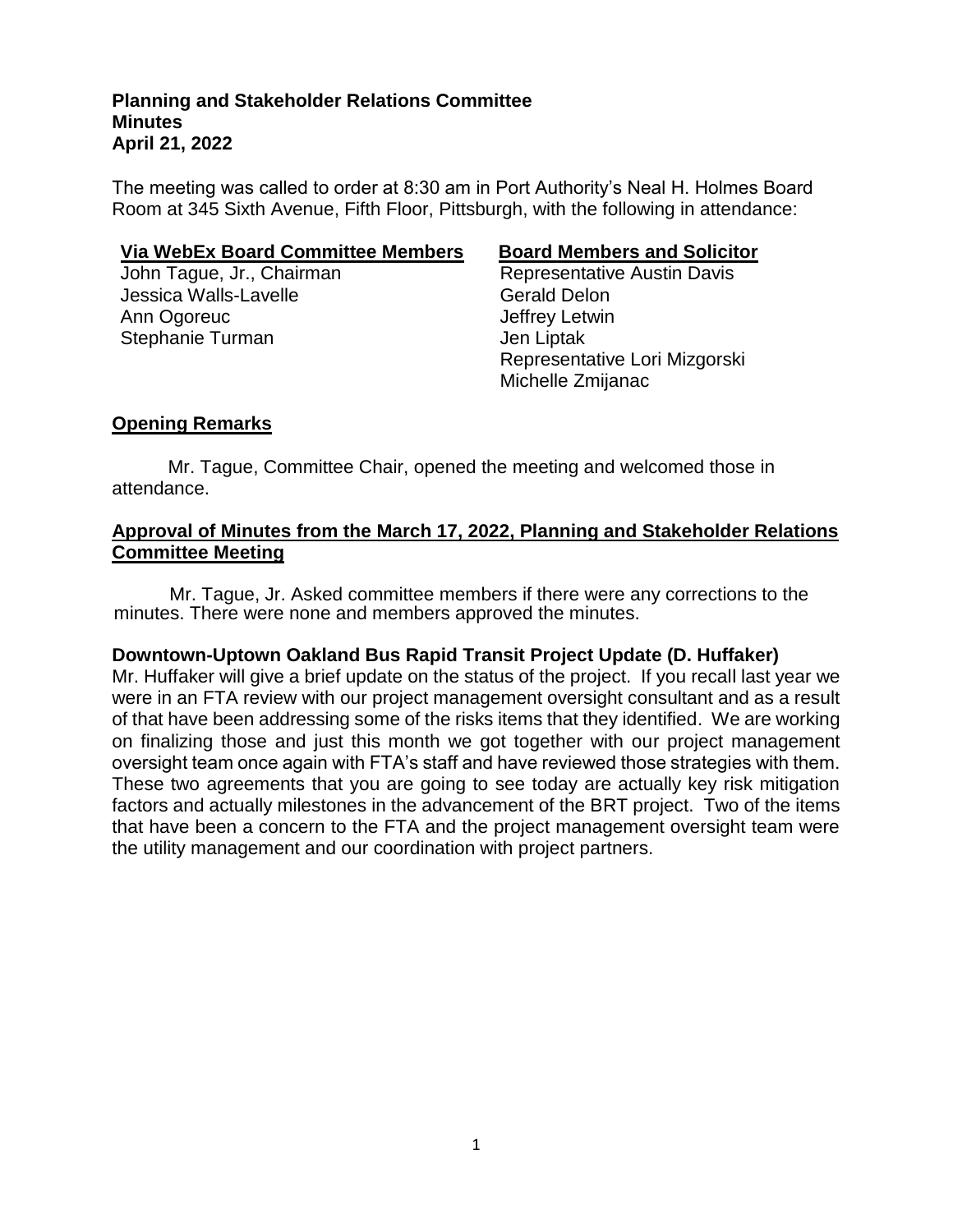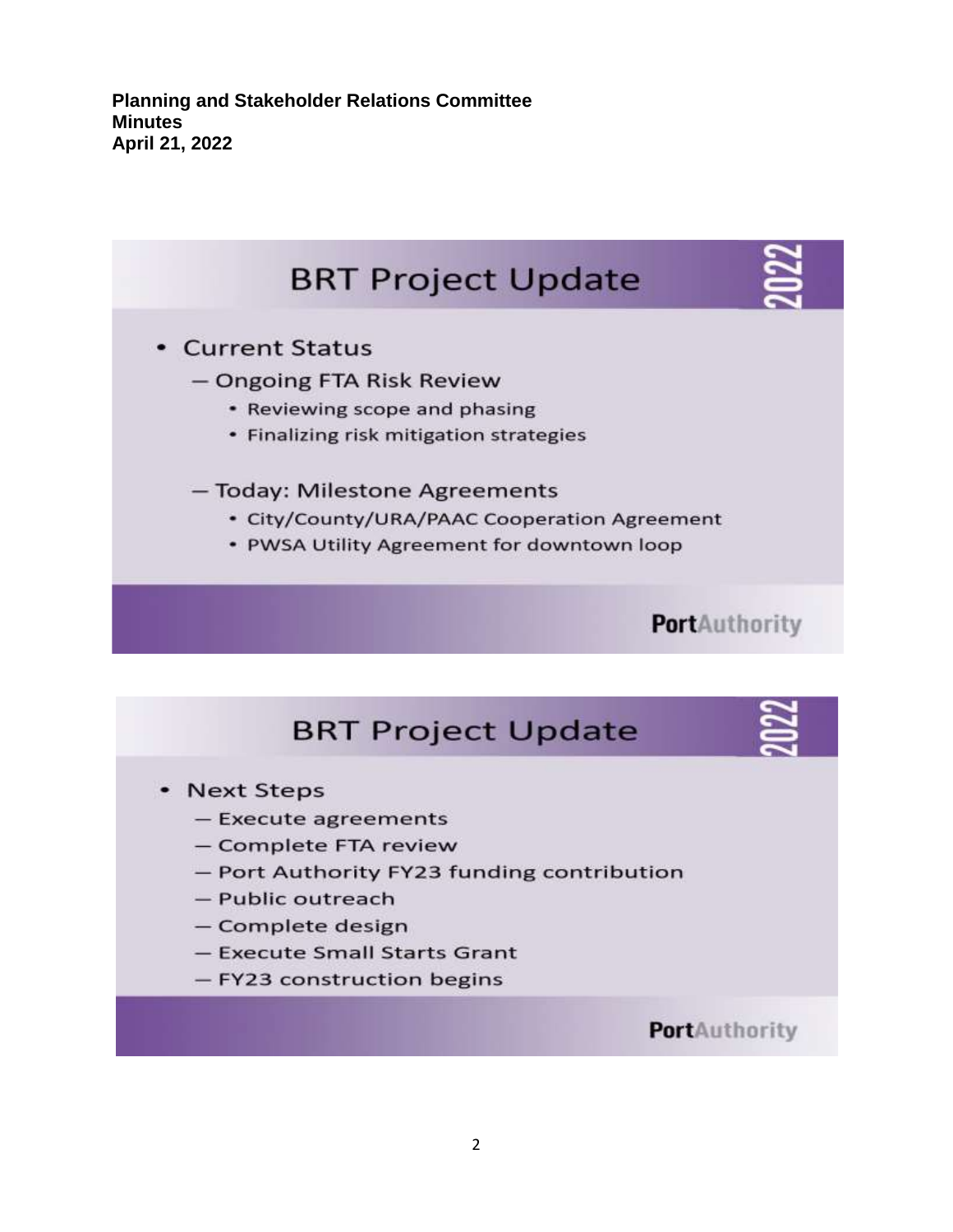## **Resolutions**

- 1. Authorization to Enter into an Amended and Restated Cooperation Agreement with the City of Pittsburgh and County of Allegheny for the Downtown-Uptown-Oakland Bus Rapid Transit Project (M. Cetra)
	- Approved and moved to full board approval
- 2. Authorization to Enter into a Cooperation Agreement with the Pittsburgh Water and Sewer Authority for the Downtown-Uptown-Oakland Bus Rapid Transit Project (M. Cetra)
	- Approved and moved to full board approval
- 3. Authorization to Adopt Port Authority of Allegheny County's 2022 to 2024 Title VI Program (E. Newman)
	- Approved and moved to full board approval

# **Questions from Board Members and Others**

- 1. Mr. Tague asked during the public comment period was there a lot of comments were their changes made to the project because of the public comments, do you know?
	- a) Mr. Huffaker answered public comments and business partners, City/County/PWSA/URA are a major player in this.
- 2. Ms. Turman made a comment that PAAC does such a good job with public engagement on all levels but what I find some of our partners are not as robust as PAAC in getting out the message. Ms. Turman asked are we encouraging the city, URA and some of the other partners and stakeholders downtown to notify us of when things are going on.
	- a) Mr. Huffaker replied to those project partners such as the city, county and URA do participate in our weekly regular project management meetings to coordinate some of those communication aspects and actually frankly the agreements that we have also help to define some of those roles. It is very complex project throughout many parts of the city and there is development happening as we speak that impacts the project and the project impacts that development. It is an on-going process for managing that communication, but we do coordinate with the PDP as far as downtown activities.
- 3. Mr. Tague asked are the dates different from what was discussed, and was the new fare structure part of the review?
	- a) Ms. Newman explained the review is from FY2019-FY2021 period and the policies will be in effect for FY2022-FY2024 period.